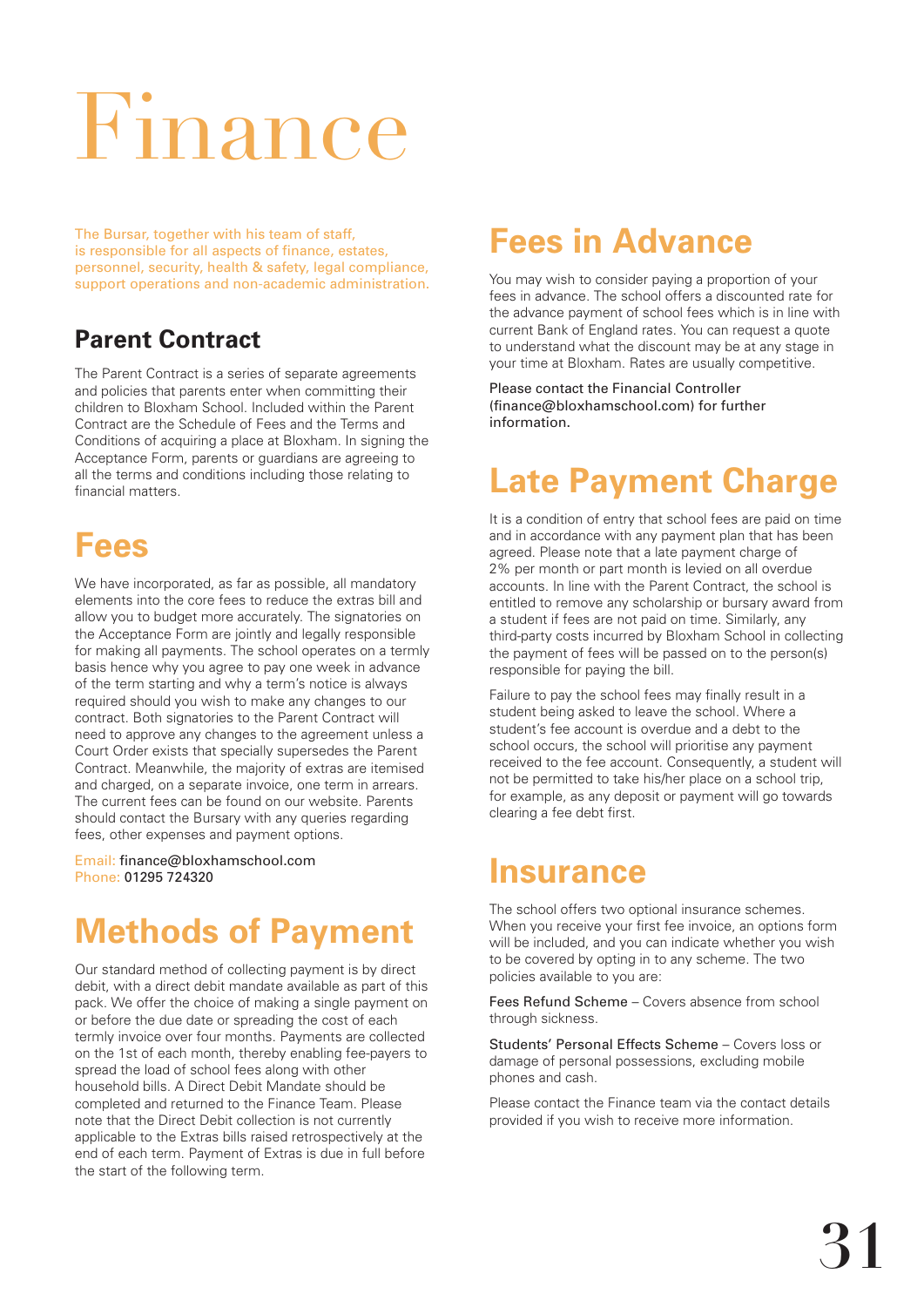# **Extra Charges**

The core school fee covers most academic materials, such as textbooks and day trips which form part of the curriculum. Additional items or activities will be charged in arrears on your fee bills and you will be asked to give your consent for any charges exceeding £40.

The following, whilst not exhaustive, is intended to explain the basis for certain charges which will appear on invoices:

- Additional Tuition Charged per hour according to the number of students who are taught together (from one to four students).
- Breakages (other than accidental) Charged on a cost basis.
- Combined Cadet Force (CCF) Parents of Third Form students who wish to join the CCF will be sent details including the joining fee and termly charge. Please note that when a cadet leaves the CCF all issued kit must be returned or the full replacement cost will be charged.
- Educational Visits/Field Trips The cost of all academic trips which take place during the timetabled day are included in the core fee. All other trips will incur a charge for tickets and transport/accommodation when such visits are arranged.
- Private Tuition (including English as an Additional Language) - Tuition is compulsory for overseas nationals who need support with English. The extent and nature of the teaching required will be determined and charged on an individual basis. The cost is determined by the number of teaching hours required per term and the number of children in each group.
- Examination Charges Charges are levied for A Level, BTEC, CTEC and GCSE and other external examinations. The charges vary, with the cost added to the school bill.
- Dry Cleaning and Sewing Invoiced on a cost basis as required and specifically for full boarders only.
- Art, Design & Technology and Food Standard materials used during lessons in art, design and technology and food will be provided by the school free of charge. However, if more expensive materials are required by the student then these will be charged for on a cost basis.
- Medical Appointments if a Day Boarder or Day Student needs to be transported to a doctor or dentist, the cost of providing a car and driver is charged and added to the extras bill.
- Overseas Compliance Fee An overseas compliance fee is included within the overseas Boarder fee to ensure all Child Student Visa requirements and related incurred costs are covered.
- Music Department Students in the Fifth Form and Upper Sixth will be delivered 23 lessons of either 30 or 60 minutes per academic year. Students in all other year groups will normally receive 27 lessons of 30 or 60 minutes. The commitment varies primarily due to the exam requirements in the summer term. The School will charge termly in advance on the basis that each child will have 10 lessons in the Michaelmas term, 9 lessons in the Lent term and then either 8 or 4 lessons in the Summer term depending on whether or not they have external exams. A term's notice in writing to the Director of Music is required for the termination of lesson. A term's fees in lieu of notice will be payable where necessary notice is not given. Further details are available from the Music Department. Please note that lesson charges will be reviewed in September 2022.
- Social and Activity Charges Social excursions and entertainments (e.g. house and school dances, dinners, meals out) are charged at cost. Charges are made for some activities such as golf, riding, clay pigeon shooting, yoga and kayaking.
- Overnight Accommodation for Day Boarders Day boarders receive two nights boarding within their school fee. Any additional overnight stays will be charged. Should a day boarder stay for four nights a week, on six or more occasions in one term, then they will be deemed a boarder and will be charged the full boarding fee upgrade retrospectively. This will appear on the extras bill for that particular term.
- Old Bloxhamist Society Having accepted a place at Bloxham and paid the acceptance fee, the student will automatically become a member of the Old Bloxhamist Society when they leave the school. When their time at Bloxham comes to an end, the life-long subscription to the society begins. The school has an office dedicated to alumni activities and works closely with society to ensure that a range of social, sporting and careers focused events are provided for all ages. See page 31 for further information.
- School Minibus Service The service is billed termly in arrears with the cost added to your extras fee bill each term. Pricing is based on a zonal system, calculated on the mileage from Bloxham and the number of trips required. Charges are reviewed on an annual basis with notification of any changes provided well in advance. Further information on current zones and charges can be obtained by contacting the Transport Manager. Please see the School Transport section of this handbook on page 9 for further details.
- Laptop Charges Third Form pupils will be given a new laptop that will be charged on the school bill for the nine terms until the end of their GCSEs, at which point it becomes the pupil's own property and useable for their Sixth Form studies at no extra charge. Please see enclosed insert for further details.